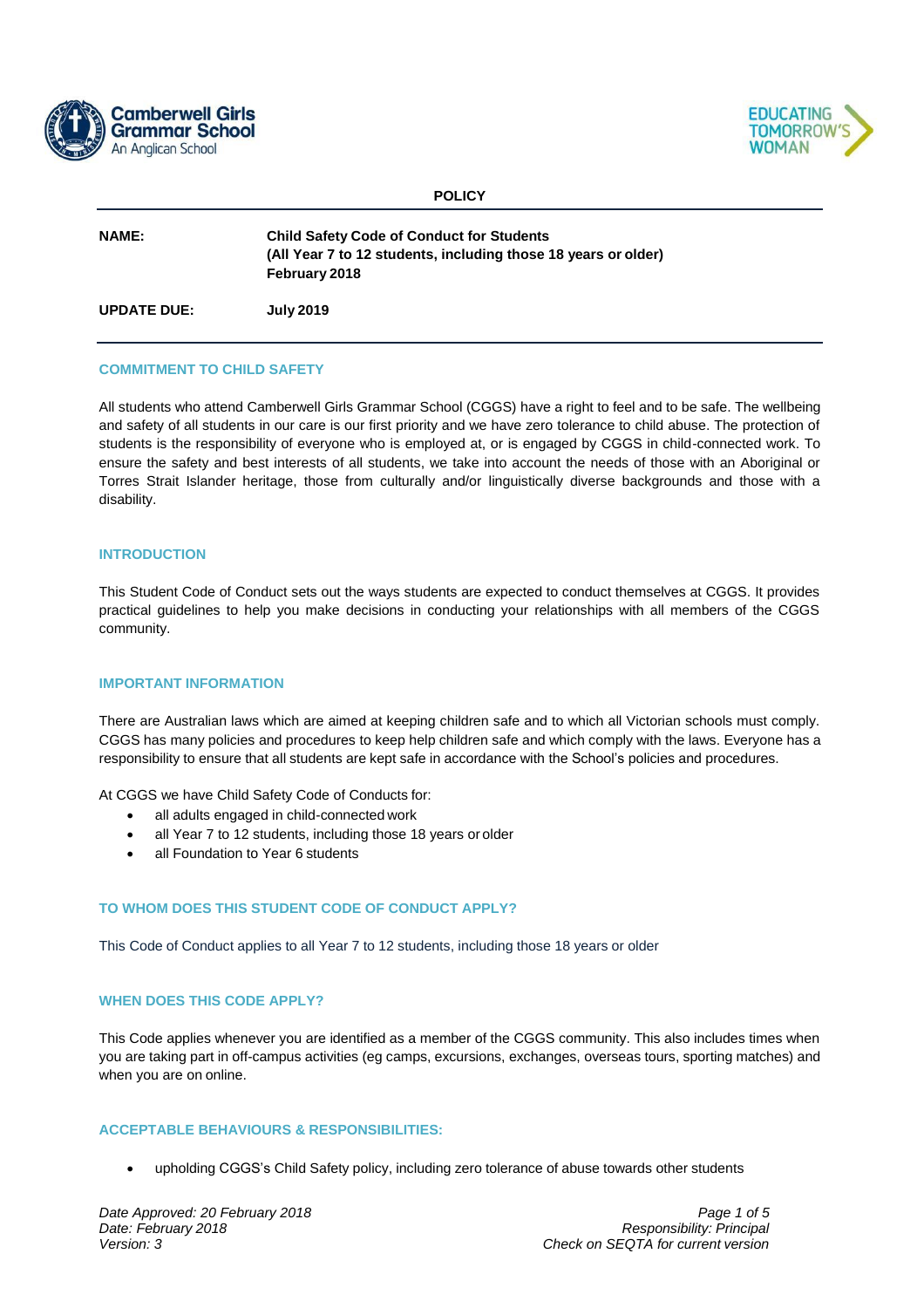



- treating everyone in the School community with respect
- valuing the ideas and opinions of others
- being fair, considerate and honest with others
- respecting other people's privacy
- listening to others when they have a concern about their safety or the safety of others and discussing their concern with either the Principal, Deputy Principal / Head of Senior School, a School Counsellor or a CGGS Child Safety Officer
- promoting cultural safety, participation and empowerment of students with an Aboriginal and Torres Strait Islander heritage, those with culturally / linguistically diverse backgrounds and those with a disability

# **UNACCEPTABLE BEHAVIOURS:**

- unlawfully discriminating against students for their age, race, sexuality, religion, cultural and/or linguistic background, including Aboriginal and Torres Strait Islander people, or disability
- bullying or harassing others as outlined in CGGS's Bullying, Cyberbullying, Harassment & Violence policy
- putting others at risk of harm
- using inappropriate language, including swearing
- having private, planned, social contact outside the School with a member of staff, without the knowledge or consent of the Principal. However, unintended contact, such as seeing people in the street, is appropriate
- having any personal online contact with a member of staff through social media, instant messaging, emails etc. However, contact such as the necessity to assist students with their schoolwork, or to provide School newsletters, or student reports is appropriate
- exchanging personal telephone numbers or personal email addresses with a member of staff
- any online communication between students, or students to staff of a sexual nature, including intimate photographs
- sharing, tagging or up-loading inappropriate photographs of anotherstudent
- being in possession of, distributing, selling, or consuming alcohol or illegal drugs at School or at School events

# **WHAT IF I AM NOT SURE?**

If you are in doubt about how to behave it may be helpful to reflect on the following:

- does this feel like 'the right thing' to do
- am I acting in other people's best interests
- what would my parents and teachers expect me to do
- what would be the reaction if others knew about this behaviour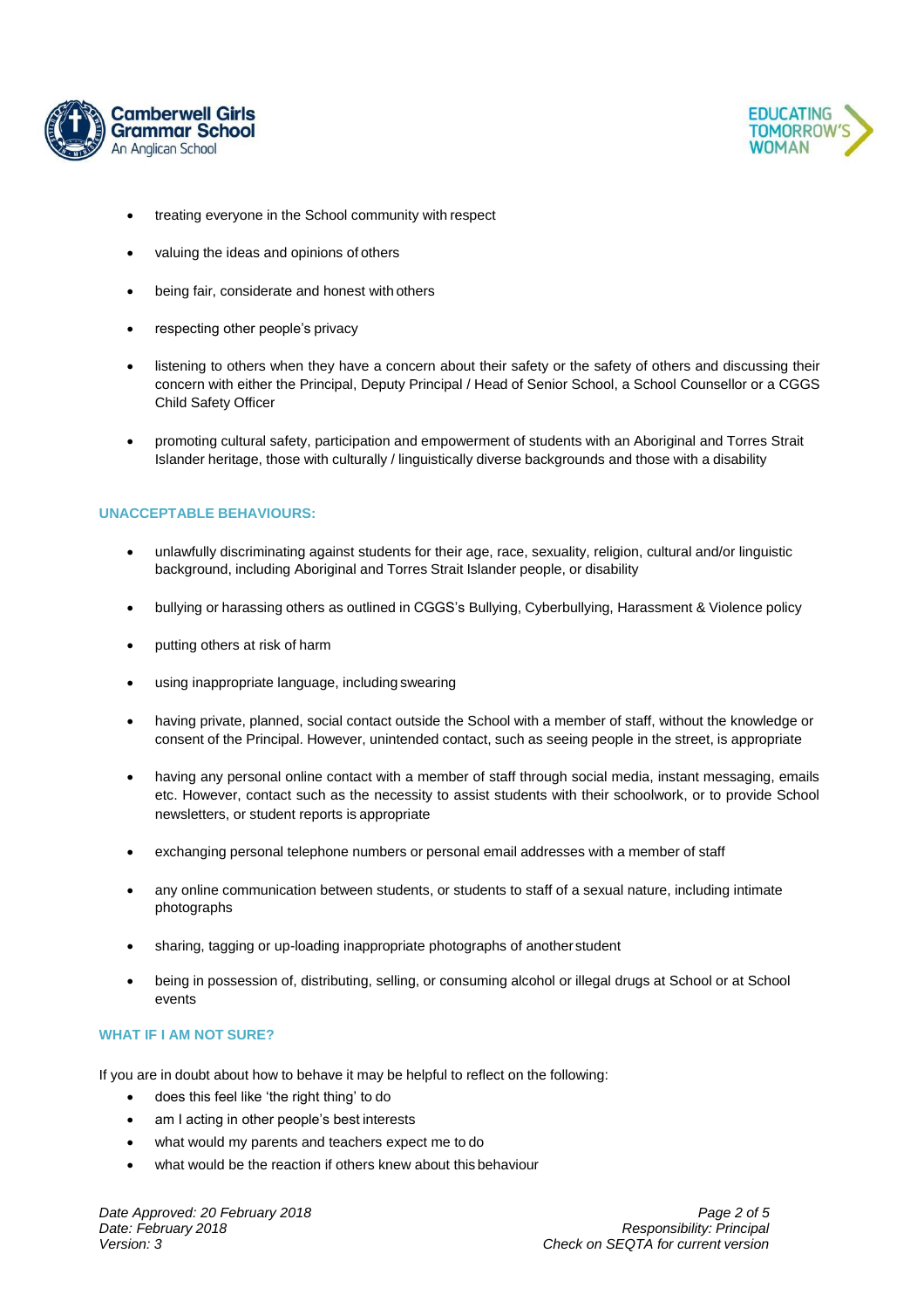



# **SENIOR SCHOOL CHILD SAFETY OFFICERS:**

| Cathy Poyser           | Deputy Principal / Head of Senior School                |
|------------------------|---------------------------------------------------------|
| Kate Manners           | Deputy Head of Senior School – Teaching and Learning    |
| Kath Woolcock          | Deputy Head of Senior School - Student Wellbeing        |
| Shane Maycock          | Deputy Head of Senior School - Co - Curricular Programs |
| Paula Kolivas          | School Counsellor                                       |
| <b>Beth Sarlos</b>     | School Counsellor                                       |
| <b>Rev Helen Creed</b> | School Chaplain                                         |

# **APPENDIX # 1**

Senior School Child Safety Officers contact details & reporting process

**If you have further questions please contact Mrs Cathy Poyser, Deputy Principal / Head of Senior School.**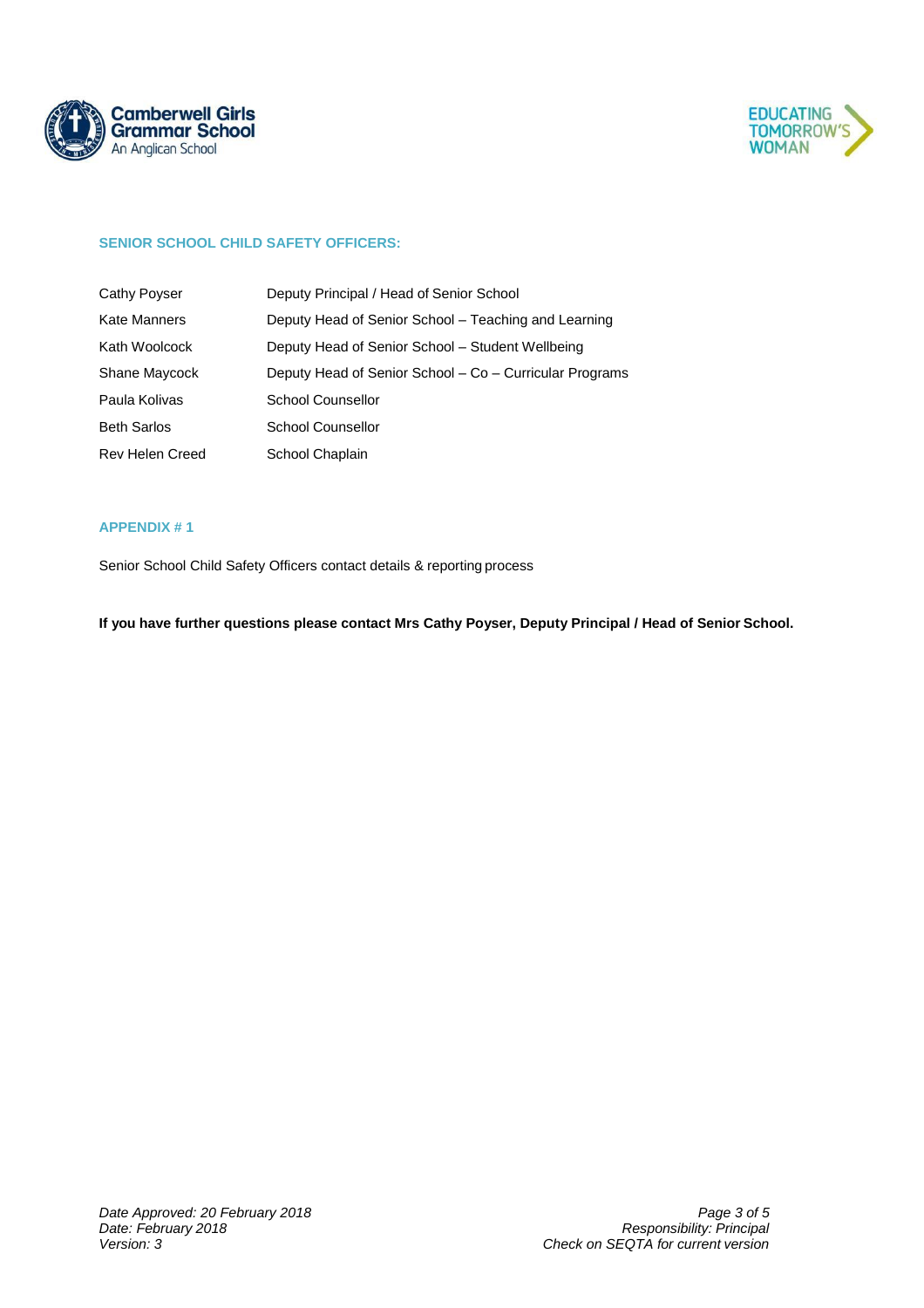



# **APPENDIX 1: CGGS CHILD SAFETY CONTACT DETAILS AND REPORTING PROCESS**

| Who can<br>report?       | Staff member, volunteer,<br>contractor or student<br>over 18                                                                                                                                                                                                                                                                                                                                                                                                                                                                                                     |                                                         | <b>Student</b> | <b>Parent</b> |           |  |  |
|--------------------------|------------------------------------------------------------------------------------------------------------------------------------------------------------------------------------------------------------------------------------------------------------------------------------------------------------------------------------------------------------------------------------------------------------------------------------------------------------------------------------------------------------------------------------------------------------------|---------------------------------------------------------|----------------|---------------|-----------|--|--|
| What to<br>report?       | Any child safety concerns, including:<br>disclosure of abuse or harm<br>allegation, suspicion or observation<br>$\bullet$<br>breach of Code of Conduct<br>environmental safety issues<br>٠<br>Call 000 if a child is in immediate danger<br>٠                                                                                                                                                                                                                                                                                                                    |                                                         |                |               |           |  |  |
| How?                     | Face-to-face verbal report, letter, email, telephone call, meeting                                                                                                                                                                                                                                                                                                                                                                                                                                                                                               |                                                         |                |               |           |  |  |
|                          | Debbie Dunwoody                                                                                                                                                                                                                                                                                                                                                                                                                                                                                                                                                  | Principal                                               |                |               | 98118529  |  |  |
|                          | <b>Senior School Child Safety Officers:</b>                                                                                                                                                                                                                                                                                                                                                                                                                                                                                                                      |                                                         |                |               |           |  |  |
|                          | <b>Cathy Poyser</b>                                                                                                                                                                                                                                                                                                                                                                                                                                                                                                                                              | Deputy Principal / Head of Senior School                |                |               | 98118546  |  |  |
|                          | <b>Kate Manners</b>                                                                                                                                                                                                                                                                                                                                                                                                                                                                                                                                              | Deputy Head of Senior School - Teaching and Learning    |                |               | 98118809  |  |  |
|                          | Kath Woolcock                                                                                                                                                                                                                                                                                                                                                                                                                                                                                                                                                    | Deputy Head of Senior School - Student Wellbeing        |                |               | 98118508  |  |  |
| Who to?                  | Shane Maycock                                                                                                                                                                                                                                                                                                                                                                                                                                                                                                                                                    | Deputy Head of Senior School - Co - Curricular Programs |                |               | 98118833  |  |  |
|                          | Paula Kolivas                                                                                                                                                                                                                                                                                                                                                                                                                                                                                                                                                    | <b>School Counsellor</b>                                |                |               | 98118546  |  |  |
|                          | <b>Beth Sarlos</b>                                                                                                                                                                                                                                                                                                                                                                                                                                                                                                                                               | <b>School Counsellor</b>                                |                |               | 98118546  |  |  |
|                          | Rev Helen Creed                                                                                                                                                                                                                                                                                                                                                                                                                                                                                                                                                  | School Chaplain                                         |                |               | 98118517  |  |  |
|                          | <b>Junior School Child Safety Officers:</b>                                                                                                                                                                                                                                                                                                                                                                                                                                                                                                                      |                                                         |                |               |           |  |  |
|                          | Paul Donohue                                                                                                                                                                                                                                                                                                                                                                                                                                                                                                                                                     | Head of Junior School                                   |                |               | 98118541  |  |  |
|                          | Craig Goodwin                                                                                                                                                                                                                                                                                                                                                                                                                                                                                                                                                    | Deputy Head of Junior School - Student Wellbeing        |                |               | 9813 1965 |  |  |
|                          | Emma Hinchliffe                                                                                                                                                                                                                                                                                                                                                                                                                                                                                                                                                  | Deputy Head of Junior School - Teaching & Learning      |                |               | 9813 1965 |  |  |
|                          | Angela Follacchio                                                                                                                                                                                                                                                                                                                                                                                                                                                                                                                                                | Early Learning Centre Team Leader                       |                | 98118545      |           |  |  |
|                          | <b>Beth Sarlos</b>                                                                                                                                                                                                                                                                                                                                                                                                                                                                                                                                               | <b>School Counsellor</b>                                |                |               | 98118546  |  |  |
|                          | Rev Helen Creed                                                                                                                                                                                                                                                                                                                                                                                                                                                                                                                                                  | School Chaplain                                         |                |               |           |  |  |
|                          | Shane Maycock                                                                                                                                                                                                                                                                                                                                                                                                                                                                                                                                                    | Deputy Head of Senior School - Co - Curricular Programs |                |               | 98118833  |  |  |
|                          | If a Child Safety Officer is unavailable, please contact another trusted member of staff<br>Senior School: Ph: 9813 1166 Junior School: Ph: 9813 1965                                                                                                                                                                                                                                                                                                                                                                                                            |                                                         |                |               |           |  |  |
|                          | The Child Safety Officer will:                                                                                                                                                                                                                                                                                                                                                                                                                                                                                                                                   |                                                         |                |               |           |  |  |
| What<br>happens<br>next? | offer support to the child, the parents, the person who reports<br>initiate internal processes to ensure the safety of the child, clarify the nature of the<br>complaint<br>report to the School's leadership team: Principal, Deputy Principal / Head of Senior<br>School or Head of Junior School<br>following discussion with the School's leadership team, decide in accordance with legal<br>requirements and duty of care, whether the matter should/must be reported to the<br>police or Child Protection and make report as soon as possible if required |                                                         |                |               |           |  |  |
|                          | The accused staff member, volunteer, contractor, child or parent will also be offered support by<br>the School.                                                                                                                                                                                                                                                                                                                                                                                                                                                  |                                                         |                |               |           |  |  |
| <b>Outcome</b>           | Investigation and outcome decided<br>Relevant staff, volunteers, contractors, parents and child notified<br>Policies and procedures updated where necessary                                                                                                                                                                                                                                                                                                                                                                                                      |                                                         |                |               |           |  |  |